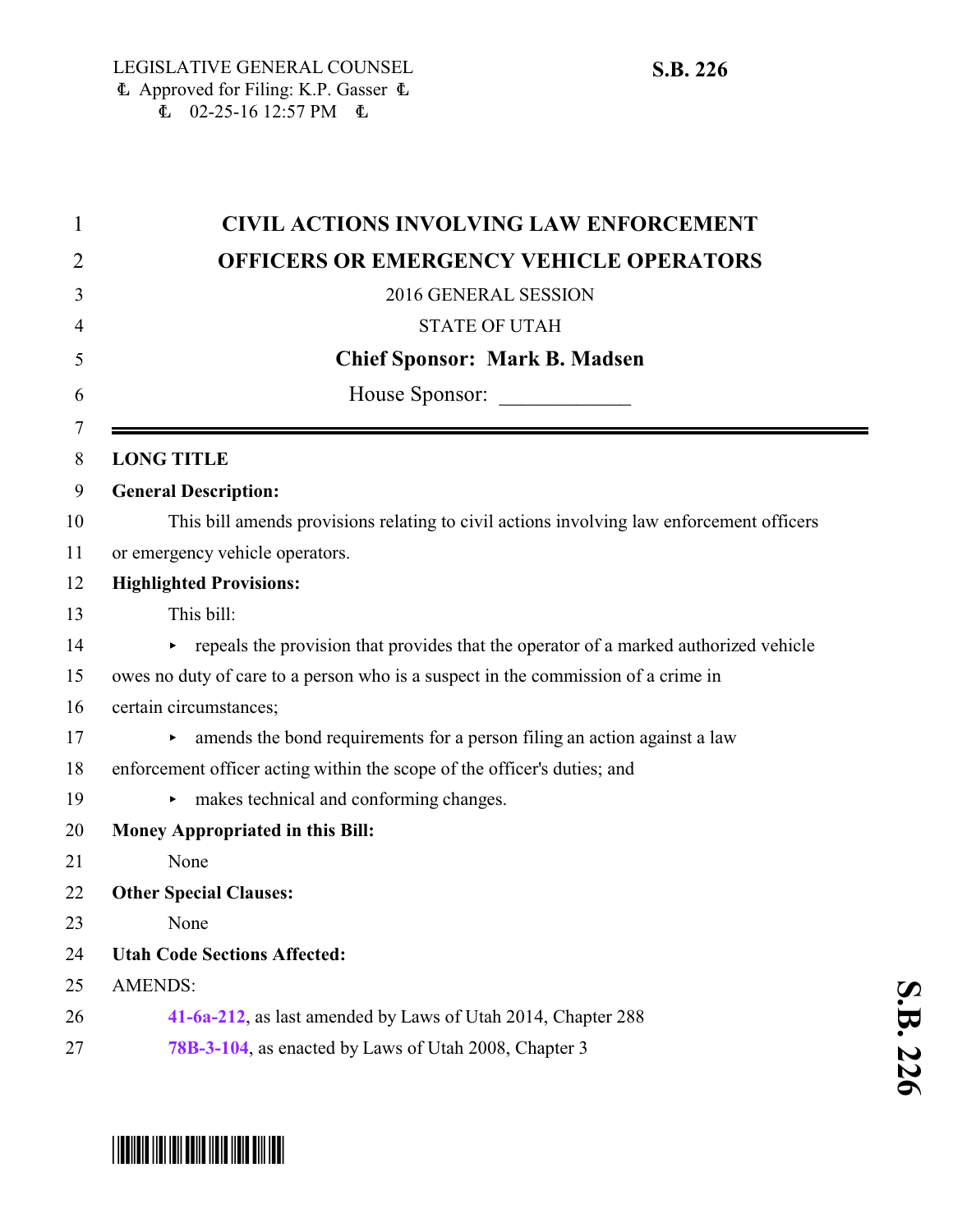<span id="page-1-0"></span>

| Be it enacted by the Legislature of the state of Utah:                                          |
|-------------------------------------------------------------------------------------------------|
| Section 1. Section 41-6a-212 is amended to read:                                                |
| 41-6a-212. Emergency vehicles -- Policy regarding vehicle pursuits --                           |
| Applicability of traffic law to highway work vehicles -- Exemptions.                            |
| (1) As used in this section, "marked authorized emergency vehicle" means an                     |
| authorized emergency vehicle that:                                                              |
| (a) has emergency lights that comply with Section 41-6a-1601 affixed to the top of the          |
| vehicle; or                                                                                     |
| (b) is displaying an identification mark designating the vehicle as the property of an          |
| entity that is authorized to operate emergency vehicles in a conspicuous place on both sides of |
| the vehicle.                                                                                    |
| (2) Subject to Subsections (3) through (6), the operator of an authorized emergency             |
| vehicle may exercise the privileges granted under this section when:                            |
| (a) responding to an emergency call;                                                            |
| (b) in the pursuit of an actual or suspected violator of the law; or                            |
| (c) responding to but not upon returning from a fire alarm.                                     |
| (3) The operator of an authorized emergency vehicle may:                                        |
| (a) park or stand, irrespective of the provisions of this chapter;                              |
| (b) proceed past a red or stop signal or stop sign, but only after slowing down as may          |
| be necessary for safe operation;                                                                |
| (c) exceed the maximum speed limits, unless prohibited by a local highway authority             |
| under Section $41-6a-208$ ; or                                                                  |
| (d) disregard regulations governing direction of movement or turning in specified               |
| directions.                                                                                     |
| $(4)$ (a) Except as provided in Subsection $(4)(b)$ , privileges granted under this section to  |
| the operator of an authorized emergency vehicle, who is not involved in a vehicle pursuit,      |
| apply only when:                                                                                |
| (i) the operator of the vehicle sounds an audible signal under Section $41-6a-1625$ ; or        |
| (ii) uses a visual signal with emergency lights in accordance with rules made under             |
| Section $41-6a-1601$ , which is visible from in front of the vehicle.                           |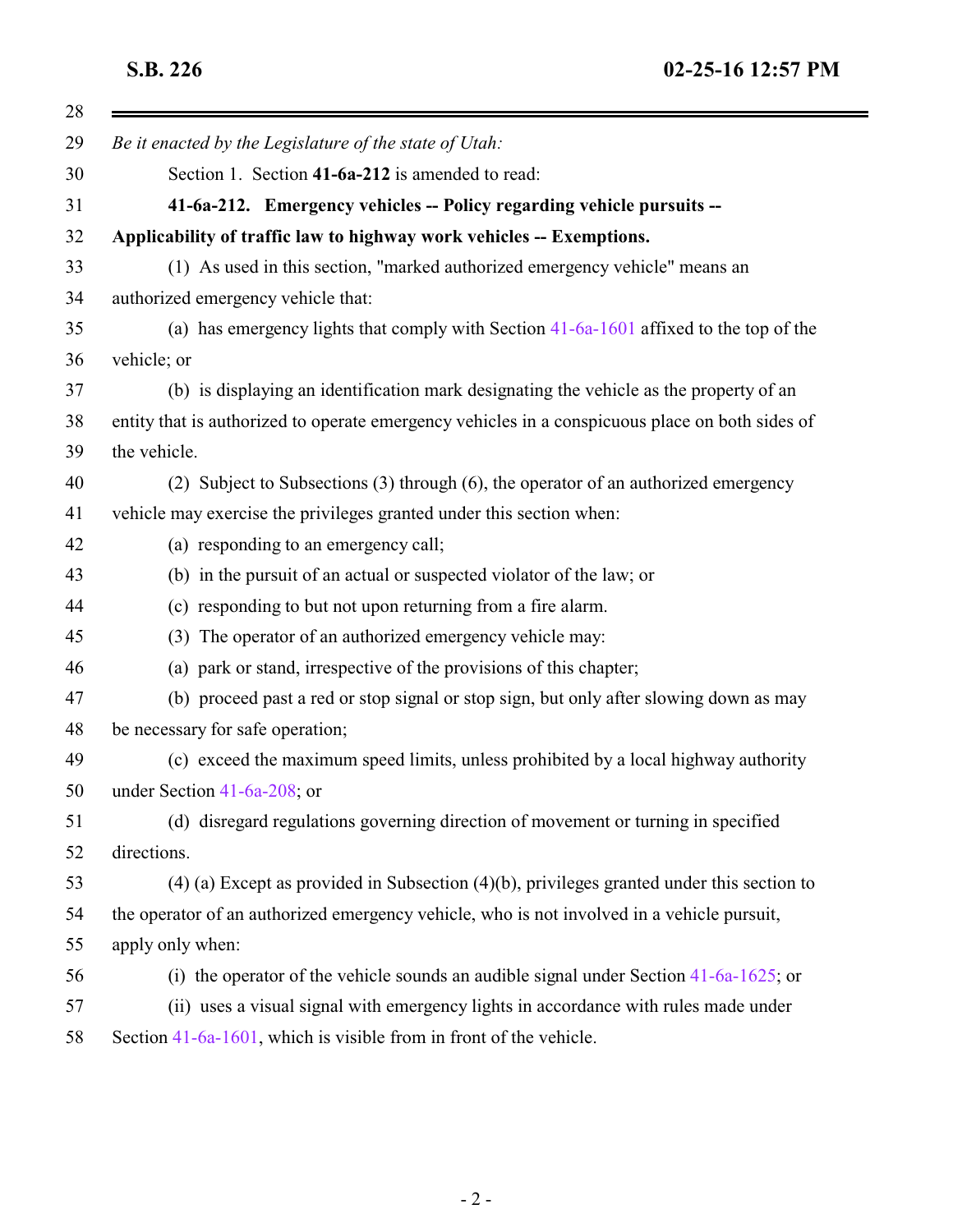## **02-25-16 12:57 PM S.B. 226**

| 59 | (b) An operator of an authorized emergency vehicle may exceed the maximum speed                                   |
|----|-------------------------------------------------------------------------------------------------------------------|
| 60 | limit when engaged in normal patrolling activities with the purpose of identifying and                            |
| 61 | apprehending violators.                                                                                           |
| 62 | (5) Privileges granted under this section to the operator of an authorized emergency                              |
| 63 | vehicle involved in any vehicle pursuit apply only when:                                                          |
| 64 | (a) the operator of the vehicle:                                                                                  |
| 65 | (i) sounds an audible signal under Section $41-6a-1625$ ; and                                                     |
| 66 | (ii) uses a visual signal with emergency lights in accordance with rules made under                               |
| 67 | Section 41-6a-1601, which is visible from in front of the vehicle;                                                |
| 68 | (b) the public agency employing the operator of the vehicle has, in effect, a written                             |
| 69 | policy which describes the manner and circumstances in which any vehicle pursuit should be                        |
| 70 | conducted and terminated;                                                                                         |
| 71 | (c) the operator of the vehicle has been trained in accordance with the written policy                            |
| 72 | described in Subsection $(5)(b)$ ; and                                                                            |
| 73 | (d) the pursuit policy of the public agency is in conformance with standards established                          |
| 74 | under Subsection (6).                                                                                             |
| 75 | (6) In accordance with Title 63G, Chapter 3, Utah Administrative Rulemaking Act, the                              |
| 76 | Department of Public Safety shall make rules providing minimum standards for all emergency                        |
| 77 | pursuit policies that are adopted by public agencies authorized to operate emergency pursuit                      |
| 78 | vehicles.                                                                                                         |
| 79 | (7) (a) [Except as provided in Subsection $(7)(b)$ , the] The privileges granted under this                       |
| 80 | section do not relieve the operator of an authorized emergency vehicle of the duty to act as a                    |
| 81 | reasonably prudent emergency vehicle operator under the circumstances.                                            |
| 82 | $(f(b)$ The operator of a marked authorized emergency vehicle owes no duty of care                                |
| 83 | under this Subsection $(7)$ to a person who is:                                                                   |
| 84 | $[(i) (A)$ a suspect in the commission of a crime; and                                                            |
| 85 | $(6)$ evading, fleeing, or otherwise attempting to elude the operator of a marked                                 |
| 86 | authorized emergency vehicle; or                                                                                  |
| 87 | $\left[\right(\text{iii})$ in a motor vehicle with the suspect described in Subsection $(7)(b)(i)$ , unless it is |
| 88 | proven by a preponderance of the evidence that:                                                                   |
| 89 | $[(A)$ the person's presence in the vehicle was involuntary; and                                                  |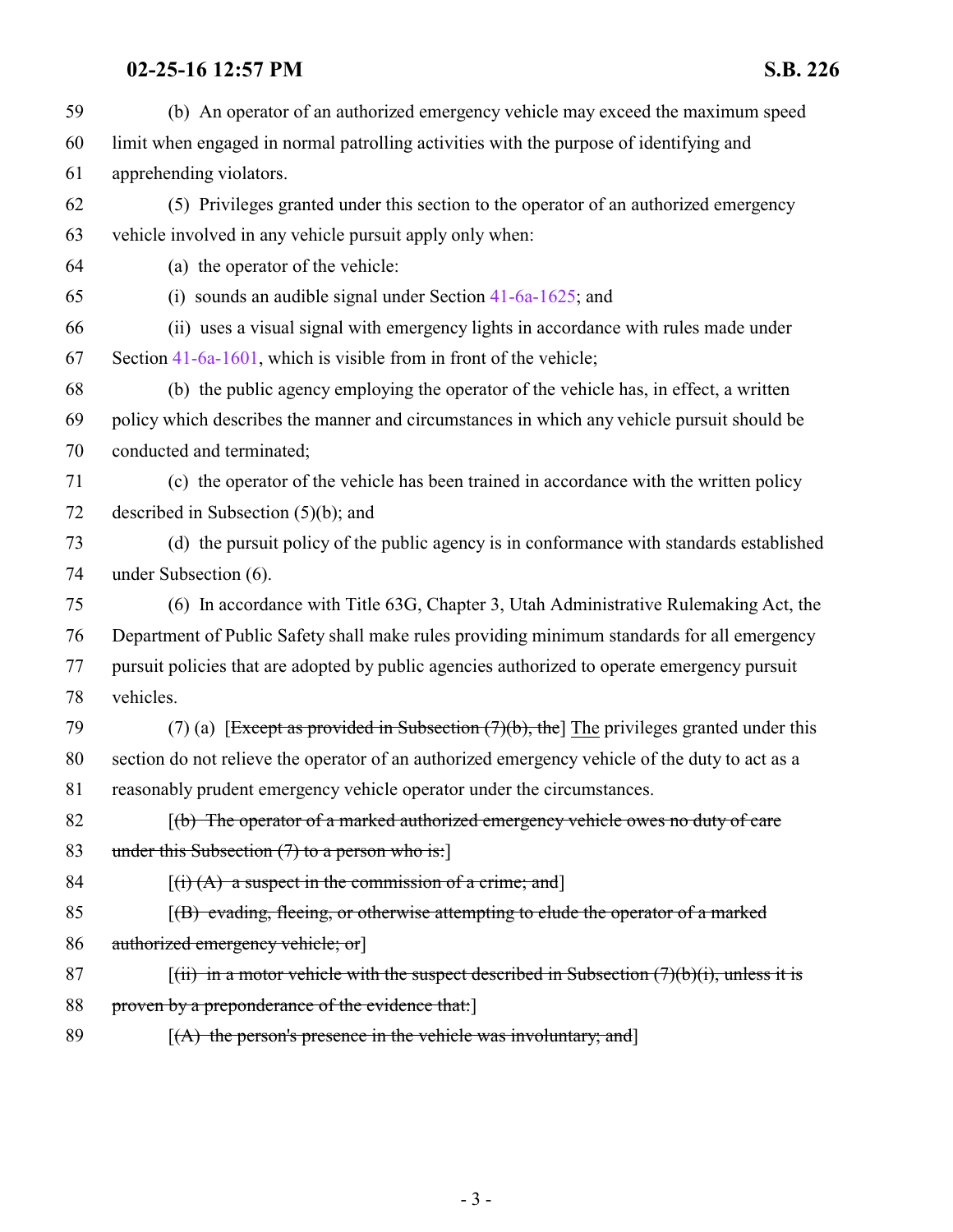**S.B. 226 02-25-16 12:57 PM**

<span id="page-3-0"></span>

| 90  | $(6)$ the person's participation in evading, fleeing, or attempting to elude was                       |
|-----|--------------------------------------------------------------------------------------------------------|
| 91  | involuntary.]                                                                                          |
| 92  | $(c)$ (i) Notwithstanding Subsection (7)(b), an operator of a marked authorized                        |
| 93  | emergency vehicle may be held liable for a fleeing suspect's injuries if the operator of a marked      |
| 94  | authorized emergency vehicle had actual intent to cause harm to the fleeing suspect in an act          |
| 95  | that was unrelated to the legitimate object of the arrest.]                                            |
| 96  | $[(ii)$ "Actual intent" under this Subsection $(7)(c)$ means a malicious motive to cause               |
| 97  | injury, not merely an intent to do the act resulting in the injury.                                    |
| 98  | $[\text{td}]$ (b) If an operator of a marked authorized emergency vehicle complies with the            |
| 99  | requirements described in Subsections (5) and (6) while operating the marked authorized                |
| 100 | emergency vehicle, the operator shall be deemed to have met the operator's duty to act as a            |
| 101 | reasonably prudent emergency vehicle operator under the circumstances.                                 |
| 102 | (8) Except for Sections $41-6a-210$ , $41-6a-502$ , and $41-6a-528$ , this chapter does not            |
| 103 | apply to persons, motor vehicles, and other equipment while actually engaged in work on the            |
| 104 | surface of a highway.                                                                                  |
| 105 | Section 2. Section 78B-3-104 is amended to read:                                                       |
| 106 | 78B-3-104. Actions against officers -- Bond required -- Costs and attorney fees.                       |
| 107 | (1) A person $\lceil \frac{may}{end} \rceil$ filing an action against a law enforcement officer acting |
| 108 | within the scope of the officer's official duties [unless the person has posted] shall post a bond     |
| 109 | in an amount determined by the court[-] within five working days after the later of:                   |
| 110 | (a) receipt of the law enforcement officer's answer; or                                                |
| 111 | (b) receipt of the court order determining the amount of the bond required under this                  |
| 112 | section.                                                                                               |
| 113 | (2) The bond shall cover all estimated costs and attorney fees the officer may be                      |
| 114 | expected to personally incur in defending the action [; ] in the event the officer prevails [],        |
| 115 | excluding the costs and attorney fees that would be paid by the law enforcement officer's              |
| 116 | employer or the employer's insurance policy.                                                           |
| 117 | (3) The prevailing party shall recover from the losing party all costs and attorney fees               |
| 118 | allowed by the court.                                                                                  |
| 119 | (4) In the event the plaintiff prevails, the official bond of the officer shall be liable for          |
| 120 | the plaintiff's costs and attorney fees.                                                               |